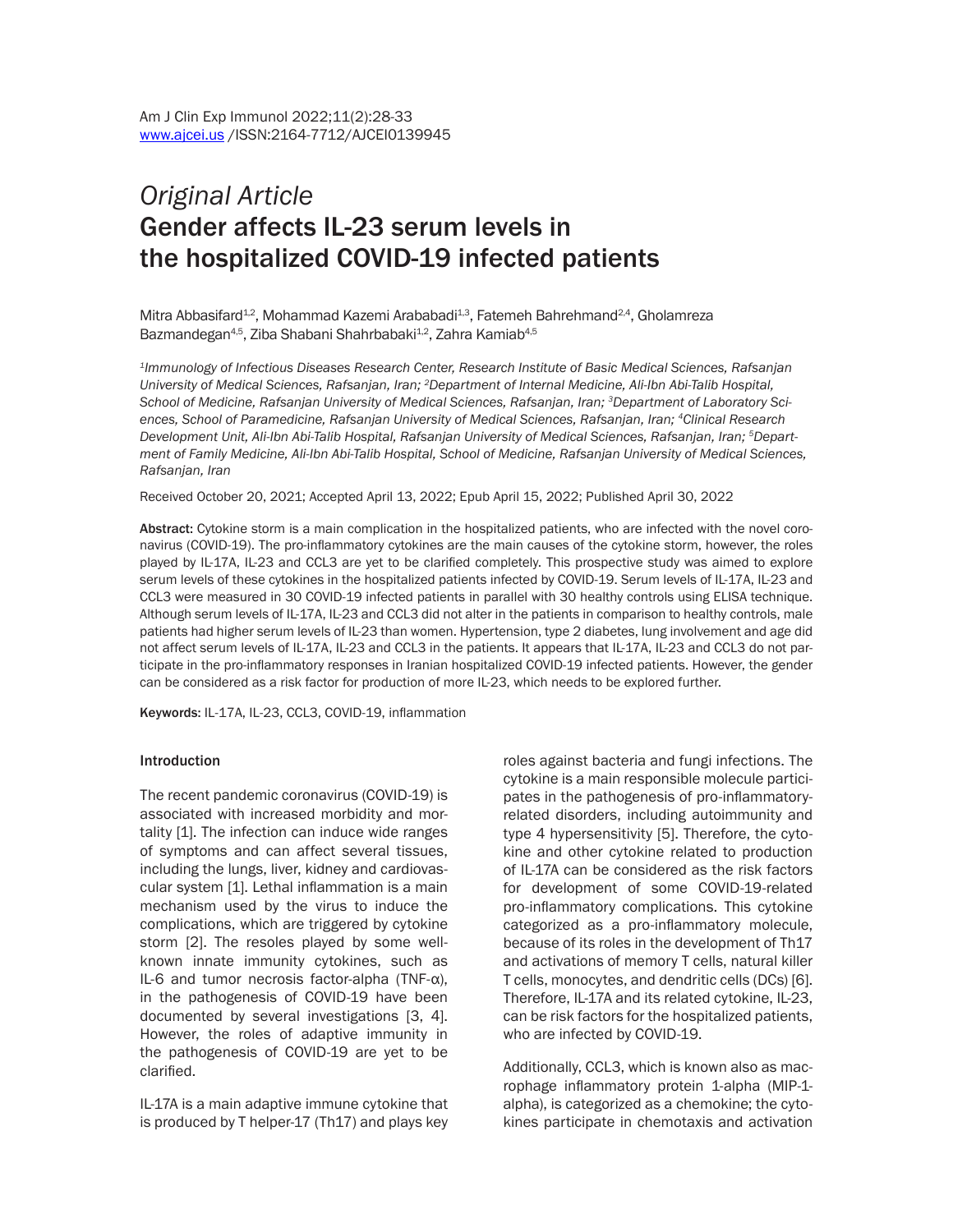of immune cells. The chemokine is a main responsible molecule in the proinflammatory responses against viral infections [7, 8].

Due to the inflammatory-based functions of IL-17A, IL-23 and CCL3 during viral infections, this project was designed to explore the serum levels of the cytokines in the hospitalized COVID-19 infected patients. In this project the effects of gender, lung involvement and age on the serum levels of IL-17A, IL-23 and CCL3 have also been evaluated.

### Material and methods

### *Subjects*

This prospective study was performed on 30 hospitalized COVID-19 infected patients (12 males and 18 females) and 30 healthy controls (14 males and 16 females), which were matched regarding age ( $P = 0.939$ ) and sex ( $P =$ 0.195) with the patients. Accordingly, the mean age of COVID-19 infected patients and healthy controls were 62.40  $\pm$  3.733 and 57.50  $\pm$ 3.61 years old, respectively. The patients were selected from the Ali-Ibn Abi-Talib Hospital, Rafsanjan, Iran, with a positive quantitative PCR test for COVID-19. The patients with severe COVID-19 were entered to the study, who have the following symptoms: 1. Respiratory distress; over 20 breaths per minute, 2. Blood oxygen level less than 90%, 3. Need for intubation, and 4. More than 50% lung involvement) [9]. The patients with allergy, infectivity with other viruses and bacteria, autoimmunity, smoking, opium consuming and receiving immune suppressor drugs were excluded from the study. The blood samples were collected in pre-coated anti-coagulant agents (Ethylenediaminetetraacetic acid (EDTA)) tubes at the start of hospitalization and before starting the drug administration. The informed consent form was signed by the participants prior enter into the project and the project protocol was approved by the local ethical committee (IR. RUMS.REC.1399.015).

### *Evaluation of IL-17A, IL-23 and CCL3 serum levels*

Serum levels of IL-17A, IL-23 and CCL3 were measured using commercial kits from Karmania Pars gene Company, Kerman, Iran. Briefly, 100 mL serum in parallel with the standards was added to the pre-coated plates and after 1 hour incubation, the vials were washed and then detection antibodies were added. After 1 hour incubation, the plates were washed and then HRP-avidin were added and incubated for 30 minutes. After 5 times washing, the substrate was added and after 15 minutes the reactions were stopped using stopping solution. The optical densities (ODs) of the vials were measured using a BMP ELISA reader.

#### *COVID-19 RNA extraction and real-time PCR condition*

COVID-19 RNA was purified using a commercial kit (Symbiolab Co., Mashhad, Iran). The extracted viral-RNA was evaluated using a onestep COVID-19 detection kit (Pishtaz Teb Co., Tehran, Iran). The kit has evaluated 3 genes of COVID-19, including nucleocapsid (N), RNAdependent RNA polymerase (RdRp) and envelope (E) genes, simultaneously.

## *Evaluation of blood oxygen, blood urea nitrogen, creatinine and white blood cell counts*

Blood oxygen (BO) saturation was evaluated with a portable pulse-oximeter (BCI 3301@, Rockwood Drive, Waukesha, WI, USA). Blood urea nitrogen (BUN) and creatinine (Cr) were measured using the commercial kits from Man Company (Tehran, Iran) in the BS-400 Mindray instrument and also white blood cell (WBC) counts were determined employing a BS-5800 Mindray Coulter Counter (Shenzhen, China).

# *Statistical analysis*

Using SPSS software version 16 (Kolmogorov Smirnov test) showed normal distribution of data. So, the parametric tests were used for data analysis. Thus, the differences between healthy controls and COVID-19 infected patients, men and women, the patients with and without patchy consolidations and ground glass opacities and the patients with and without type 2 diabetes were explored using independent student t test. The Pearson correlation test was used to calculate correlations among serum levels of IL-17A, IL-23 and CCL3 with BO, BUN, Cr, WBC counts and age were explored in the patients suffering from COVID-19.

# Results

The results showed that serum levels of IL-17A  $(P = 0.650)$ , IL-23  $(P = 0.414)$  and CCL3  $(P = 0.650)$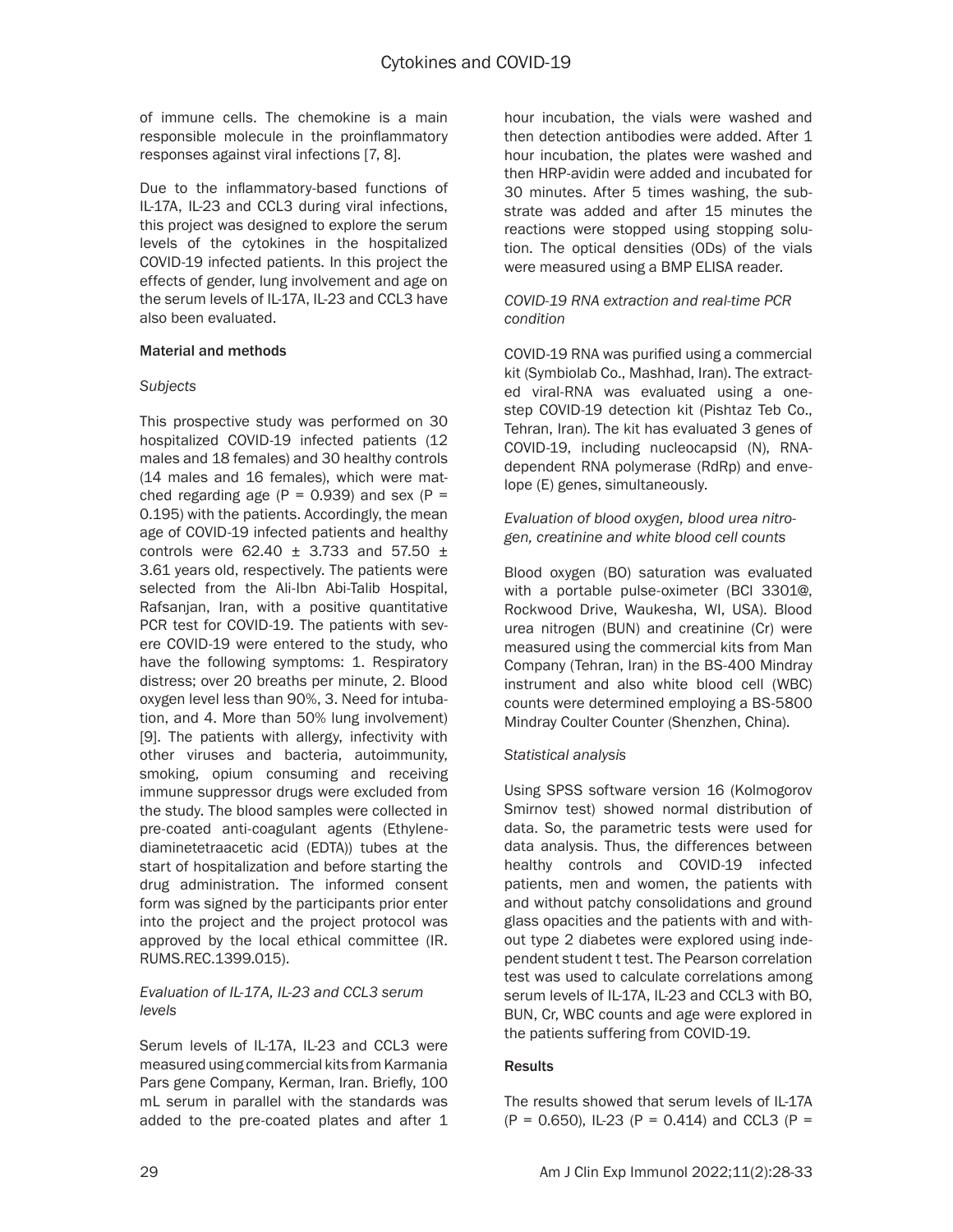

Table 1. Serum levels of IL-17A, IL-23 and CCL3 in the men versus women patients infected with COVID-19 and various statuses of hypertension and type 2 diabetes

| Variables       |                  |                | Mean $+$ SE         | P value |
|-----------------|------------------|----------------|---------------------|---------|
| Gender          | IL-17A           | Men            | 775.68 ± 152.45     | 0.523   |
|                 |                  | Women          | $901.26 \pm 119.48$ |         |
|                 | $IL-23$          | Men            | $314.21 \pm 32.47$  | 0.050   |
|                 |                  | Women          | 253.69 ± 13.16      |         |
|                 | CCL <sub>3</sub> | Men            | $29.11 + 3.44$      | 0.242   |
|                 |                  | Women          | $24.48 \pm 2.18$    |         |
| Hypertension    | IL-17A           | Yes            | 850.00 ± 183.94     | 0.990   |
|                 |                  | N <sub>o</sub> | $846.48 \pm 104.35$ |         |
|                 | $IL-23$          | Yes            | $235.08 \pm 14.70$  | 0.168   |
|                 |                  | N <sub>o</sub> | $290.34 \pm 17.99$  |         |
|                 | CCL3             | Yes            | $25.50 \pm 2.11$    | 0.889   |
|                 |                  | No             | $26.18 \pm 2.21$    |         |
| Type 2 diabetes | IL-17A           | Yes            | $491.55 \pm 149.52$ | 0.147   |
|                 |                  | No             | $894.50 \pm 98.10$  |         |
|                 | $IL-23$          | Yes            | $286.75 \pm 53.62$  | 0.879   |
|                 |                  | No             | $279.41 \pm 16.23$  |         |
|                 | CCL <sub>3</sub> | Yes            | $22.06 \pm 5.00$    | 0.428   |
|                 |                  | No             | $26.61 \pm 1.98$    |         |

0.931) were not different between the COVID-19 infected patients and healthy controls. Accordingly, Figure 1 illustrates the raw concentrations of the cytokines (Figure 1).

Serum levels of IL-23 (P = 0.050) were higher in the COVID-19 infected men patients when compared to women. However, serum levels of  $IL-17A (P = 0.523)$  and CCL3  $(P = 0.242)$  were not significantly different in the men and women COVID-19 infected patients. Table 1 illustrates the data in details.

Statistical analysis showed that hypertension and type 2 diabetes did not change the serum levels of IL-17A  $(P =$ 0.523), IL-23 (P = 0.523) and CCL3  $(P = 0.242)$  in the COV-ID-19 infected patients (Table 1).

The statistical analysis showed that serum levels of IL-23 were significantly higher in the men when compared to women patients. However, hypertension and type 2 diabetes did not change serum levels of IL-17A, IL-23 and CCL3 in the patients. Serum levels of IL-17A ( $P = 0.645$ ), IL-23 ( $P = 0.357$ ) and CCL3 ( $P$ = 0.472) were not different between men when compared to women in the healthy controls.

Serum levels of IL-17A  $(P =$ 0.229), IL-23 (P = 0.877) and CCL3 (P =  $0.920$ ) in the patients with and without patchy consolidations and ground glass opacities, by using CT scan technique, were not different significantly (Figure 2).

Table 2 illustrates the correlations among serum levels of IL-17A, IL-23 and CCL3 with BO, BUN, Cr, age and WBC counts in the COVID-19 infected patients. Data analysis

revealed that there were no significant correlations between serum levels of IL-17A, IL-23 and CCL3 with BO, BUN, Cr, age and WBC counts.

#### **Discussion**

COVID-19 is a virus containing RNA can be recognized by several innate immune cell recep-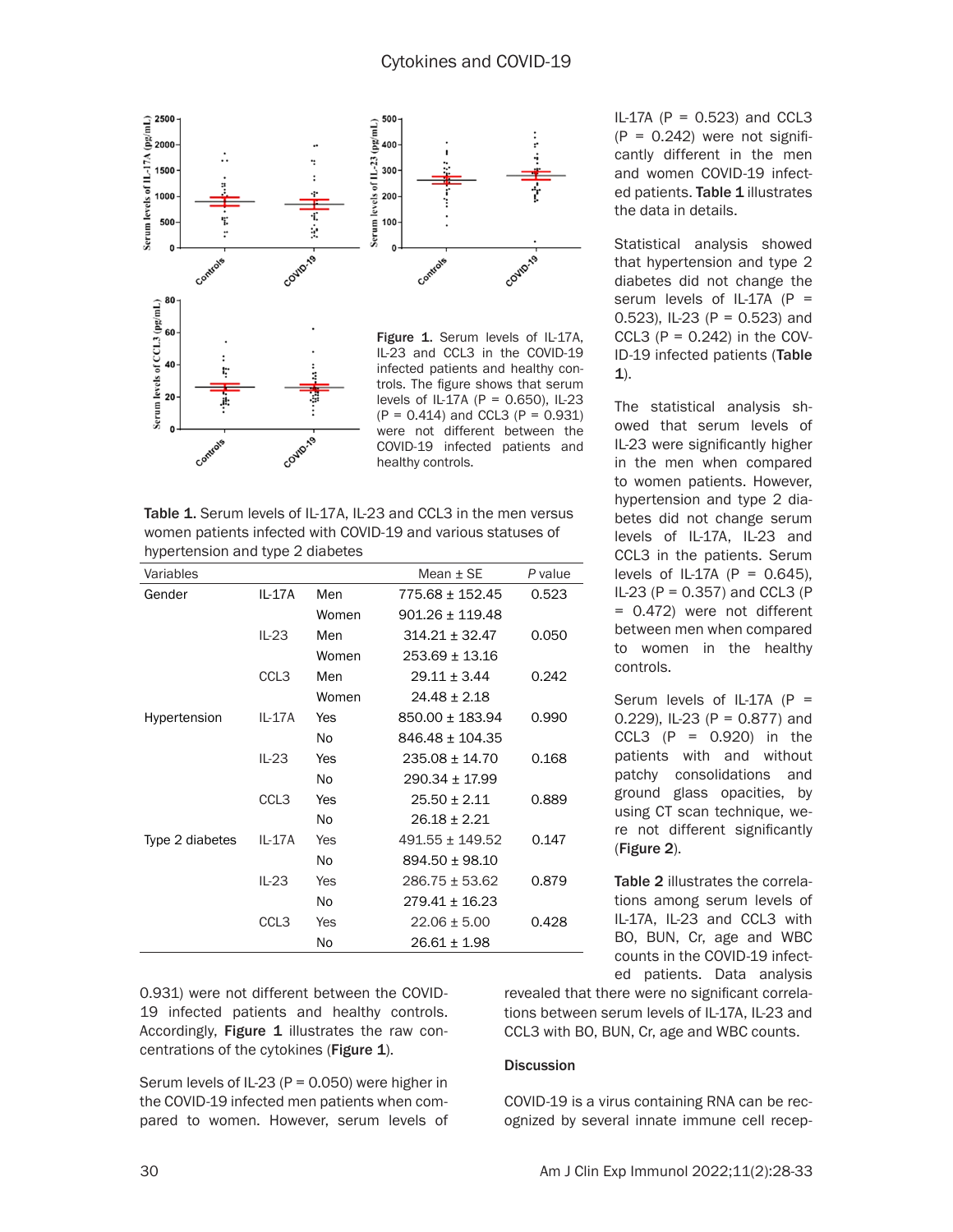

CT scan. The figure illustrates that the differences regarding serum levels of IL-17A (P = 0.229), IL-23  $(P = 0.877)$  and CCL3  $(P = 0.920)$ were not significant.

Table 2. Correlation between serum levels of IL-17A, IL-23 and CCL3 with blood oxygen (BO), blood urea nitrogen (BUN), creatinine (Cr), white blood cell (WBC) counts and age

| Variables  |                                          |             | $IL-17$ $IL-23$ | CC-L3 |
|------------|------------------------------------------|-------------|-----------------|-------|
| BΩ         | Pearson Correlation -0.104               |             | 0.343           | 0.090 |
|            | P value                                  | 0.702 0.193 |                 | 0.740 |
| <b>BUN</b> | Pearson Correlation 0.105                |             | -0.029          | 0.065 |
|            | P value                                  | 0.699       | 0.914           | 0.812 |
| Сr         | Pearson Correlation                      | 0.195       | 0.053           | 0.398 |
|            | P value                                  | 0.454       | 0.840           | 0.113 |
|            | WBC Pearson Correlation                  | 0.037       | 0.074           | 0.119 |
|            | P value                                  |             | 0.862 0.730     | 0.580 |
| Age        | Pearson Correlation -0.408 -0.215 -0.322 |             |                 |       |
|            | P value                                  | 0.074       | 0.362           | 0.167 |

tors, which are the main source of IL-23 [10]. The results demonstrated that, although IL-23 serum levels were not changed between patients and healthy controls, it was significantly higher in men when compared to women COVID-19 infected patients. Previous studies demonstrated that male patients had higher inflammatory molecules and higher rates of hospitalization when compared to females [11]. Due to the results that revealed that men and women were not different regarding the serum levels of IL-23, it may be concluded that male patients may show more inflammatory responses in dependent of IL-23 in the COVID-19 infected patients. Accordingly, it appears that gender may be a potential risk factor for COVID-19 pathogenesis. Increased expression of innate immunity receptors on the immune cells of women in comparison to men COVID-19 infected patients have been reported by Conti and colleagues [12]. Butchi et al., also showed that myeloid differentiation primary response 88 (MYD88) pathway, which is an important pathway for the expression of IL-23 [13], is a critical pathway to induce early innate immune responses during Coronavirus encephalomyelitis [14]. The roles played by IL-23 in the pathogenesis of COVID-19 have also been demonstrated by Schön

and colleagues [15]. IL-23 plays several roles in immune responses, including activation and maintenance of T helper 17 (Th17) cells, activation of natural killer cells (NK cells) and proliferation of memory T cells [16, 17]. Due to our results, IL-17A were not different between men and women patients. It appears that increased IL-23 in the men did not affect Th17 functions and it may induce some pro-inflammatory responses independent of IL-17A. Although some investigations proved the potential roles played by IL-17A in the pathogenesis of COVID-19 [18, 19], our results demonstrated that the cytokine serum levels were not increased in the COVID-19 infected patients. Additionally, age and severity of lung involvement have not also affected serum levels of IL-17A in our patients, and it may be related to different ethnic population. However, due to our results, it may be hypothesized that IL-23/IL-17A axis do not play key roles in the pathogenesis of COVID-19 in the Iranian patients.

CCL3 serum levels did not change also between the groups and also did not change between men and women and the patients with and without patchy consolidations and ground glass opacities. Therefore, it appears that CCL3 does not involve in immune responses against COVID-19.

Due to the fact that serum levels of IL-17A, IL-23 and CCL3 did not change between COVID-19 infected patients with and without type 2 diabetes, it may be concluded that type 2 diabetes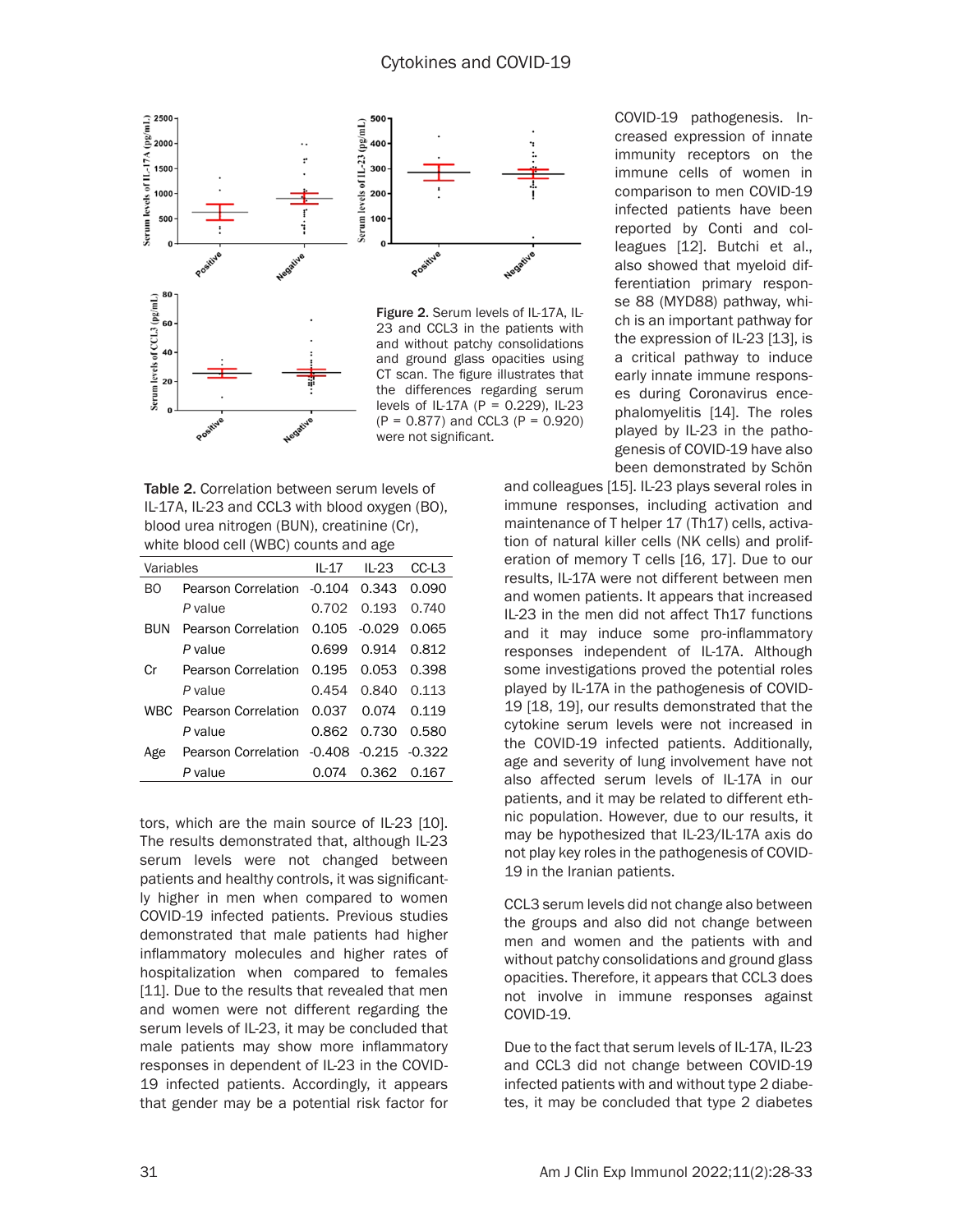has no effects on the serum levels of the cytokines and this project has evaluated the effect of infection with COVID-19 on the cytokine serum levels only.

Previous studies served age as a risk factor for COVID-19 mortality [20], and our results revealed that age had no significant correlation with serum levels of IL-17A, IL-23 and CCL3. Thus, it seems that age-related mortality is independent of IL-17A, IL-23 and CCL3 serum levels.

#### **Conclusion**

It appears that IL-17A, IL-23 and CCL3 do not participate in the pro-inflammatory responses in Iranian hospitalized COVID-19 infected patients. However, the gender can be considered as a risk factor for production of more IL-23, which needs to be explored further.

### Acknowledgements

The authors would like to thank the COVID-19 patients, healthy volunteers, the physicians and the clinical research development unit in Ali-Ibn Abi-Talib Hospital of Rafsanjan University of Medical Sciences for its support and collaboration.

# Disclosure of conflict of interest

None.

Address correspondence to: Zahra Kamiab, Clinical Research Development Unit, Ali-Ibn Abi-Talib Hospital, Rafsanjan University of Medical Sciences, Rafsanjan, Iran. Tel: 00989133911009; Fax: 00- 983434280185; E-mail: [dr.kamiab89@gmail.com](mailto:dr.kamiab89@gmail.com)

#### References

- [1] Jin Y, Yang H, Ji W, Wu W, Chen S, Zhang W and Duan G. Virology, epidemiology, pathogenesis, and control of COVID-19. Viruses 2020; 12: 372.
- [2] Birra D, Benucci M, Landolfi L, Merchionda A, Loi G, Amato P, Licata G, Quartuccio L, Triggiani M and Moscato P. COVID 19: a clue from innate immunity. Immunol Res 2020; 68: 161- 168.
- [3] Liu B, Li M, Zhou Z, Guan X and Xiang Y. Can we use interleukin-6 (IL-6) blockade for coronavirus disease 2019 (COVID-19)-induced cytokine release syndrome (CRS)? J Autoimmun 2020; 111: 102452.
- [4] McGonagle D, Sharif K, O'Regan A and Bridgewood C. The role of cytokines including interleukin-6 in COVID-19 induced pneumonia and macrophage activation syndrome-like disease. Autoimmun Rev 2020; 19: 102537.
- [5] Arababadi MK, Bidaki MZ and Kennedy D. IL-17A in hepatitis B infection: friend or foe? Arch Virol 2014; 159: 1883-1888.
- [6] Di Cesare A, Di Meglio P and Nestle FO. The IL-23/Th17 axis in the immunopathogenesis of psoriasis. J Invest Dermatol 2009; 129: 1339- 1350.
- [7] Van de Walle GR, Sakamoto K and Osterrieder N. CCL3 and viral chemokine-binding protein gg modulate pulmonary inflammation and virus replication during equine herpesvirus 1 infection. J Virol 2008; 82: 1714-1722.
- [8] Law HK, Cheung CY, Ng HY, Sia SF, Chan YO, Luk W, Nicholls JM, Peiris JS and Lau YL. Chemokine up-regulation in SARS-coronavirus-infected, monocyte-derived human dendritic cells. Blood 2005; 106: 2366-2374.
- [9] Global T and Alert O. Coronavirus disease 2019 (COVID-19). Geneva: World Health Organization 2020.
- [10] Cascella M, Rajnik M, Cuomo A, Dulebohn SC and Di Napoli R. Features, evaluation, and treatment of coronavirus. In: StatPearls, editor. Treasure Island (FL): StatPearls Publishing; 2022.
- [11] Li LQ, Huang T, Wang YQ, Wang ZP, Liang Y, Huang TB, Zhang HY, Sun W and Wang Y. COV-ID-19 patients' clinical characteristics, discharge rate, and fatality rate of meta-analysis. J Med Virol 2020; 92: 577-583.
- [12] Conti P and Younes A. Coronavirus COV-19/ SARS-CoV-2 affects women less than men: clinical response to viral infection. J Biol Regul Homeost Agents 2020; 34: 339-343.
- [13] Kang Y, Su G, Sun J and Zhang Y. Activation of the TLR4/MyD88 signaling pathway contributes to the development of human hepatocellular carcinoma via upregulation of IL-23 and IL-17A. Oncol Lett 2018; 15: 9647-9654.
- [14] Butchi N, Kapil P, Puntambekar S, Stohlman SA, Hinton DR and Bergmann CC. Myd88 initiates early innate immune responses and promotes CD4 T Cells during coronavirus encephalomyelitis. J Virol 2015; 89: 9299-9312.
- [15] Schön MP, Berking C, Biedermann T, Buhl T, Erpenbeck L, Eyerich K, Eyerich S, Ghoreschi K, Goebeler M, Ludwig RJ, Schäkel K, Schilling B, Schlapbach C, Stary G, von Stebut E and Steinbrink K. COVID-19 and immunological regulations - from basic and translational aspects to clinical implications. J Dtsch Dermatol Ges 2020; 18: 795-807.
- [16] Langowski JL, Zhang X, Wu L, Mattson JD, Chen T, Smith K, Basham B, McClanahan T,